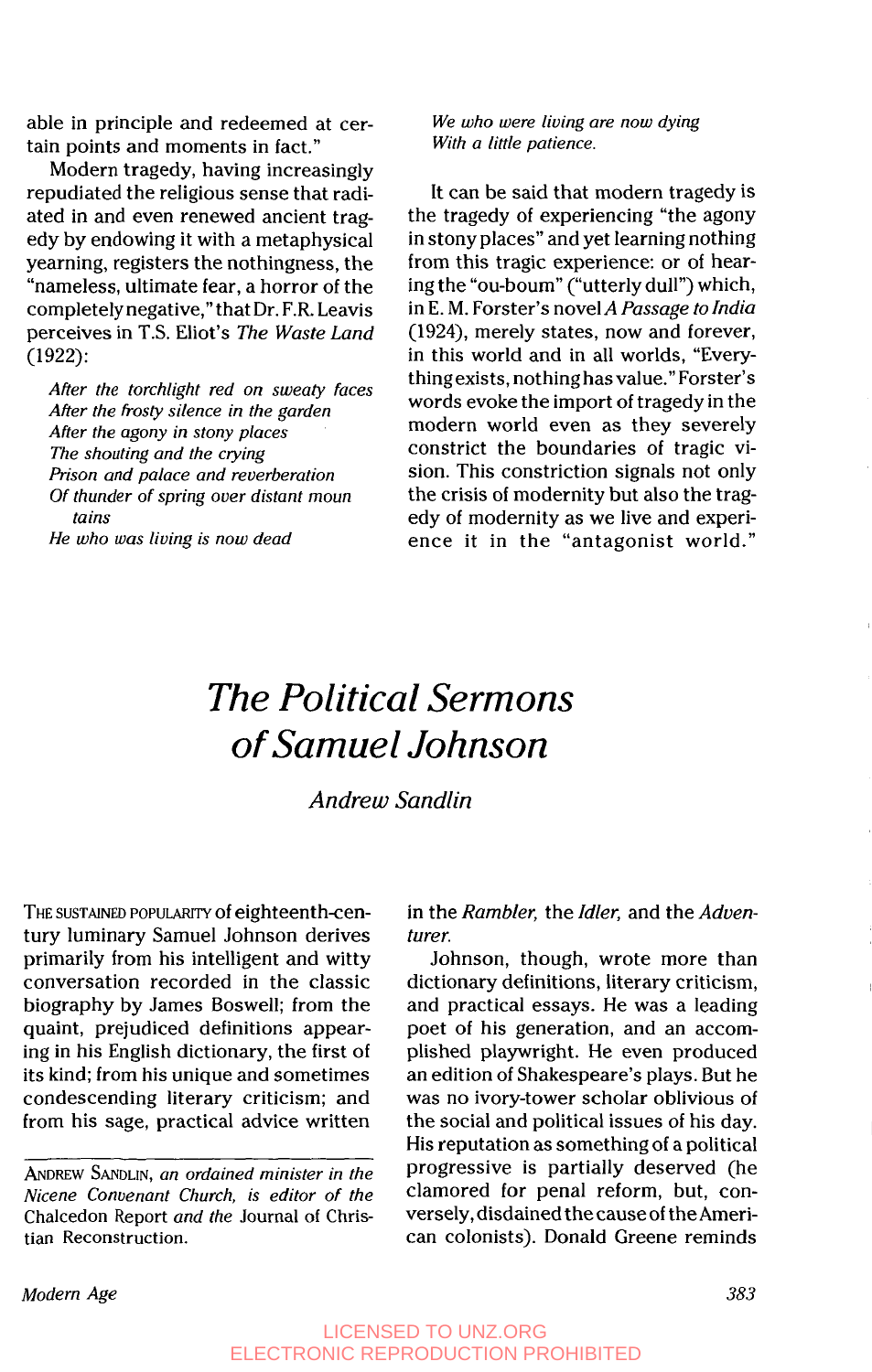us, nonetheless, that a simple formulaic description of Johnson's political views does not do justice to their complexity and the complexity of the eighteenth century.' Although Johnson's political writings are fascinating in themselves, they are not the exclusive source of his political views. In the canon of the somewhat less popular sermons<sup>2</sup> which Johnson indited (at a cost!) for mainly one Anglican minister appear two distinctly political homilies that afford a unique perspective on Johnson's deepest political convictions. We should not be surprised, in fact, that it is precisely Johnson's religious views that undergird his political convictions. Boswell remarks that after reading William Law's *A Serious Call to a Devout and Holy Life,*  "religion was the predominant object **of**  [Johnson's] thoughts...."<sup>3</sup> We may not expect that the political views of a man on whom religion sustained such a dominant influence would escape that influence.

Johnson did not seem to hold that representative government or a balance of powers is a check on political rulers. He acknowledged and lamented, however, the reality of tyranny by political rulers:

That the institutions of government owe their original, like other human actions, to the desire of happiness, is not to be denied; nor is it less generally allowed, that they have been perverted to very different ends from those which theywere intended to promote. This is a truth, which it would be very superfluous to prove by authorities, or illustrate by examples. Every page of history, whether sacred or profane, will furnish us abundantly with instances of rulers that have deviated from justice, and subjects that have forgotten their allegiance; of nations ruined by the tyranny of governours, and of governours overborne by the madness of the populace  $(249)^4$ 

Johnson perceived the necessity of a

respectful reciprocity between rulers and citizens, and thus excoriated both tyranny and anarchy, each of which was located at the extreme end of the pole of human government:

Thus have slavery and licentiousness succeeded one another, and anarchy and despotick power alternately prevailed.... Nor have communities suffered more, when they were exposed to the passions and caprices of one man, however cruel, ambitious, or insolent, than when all restraint has been taken off the actions of men by publick confusions, and every one left at full liberty to indulge his own desires, and comply without fear of punishment, with his wildest imaginations **(250).** 

While he was not interested in the niceties **of** the checks and balances of representative government, Johnson assumed that political leaders concerned more with their obligation than the promotion of their own interests would observe the ministerial function of their office, and he recognized "how much it is the duty of those in authority to promote the happiness of the people" (251). In fact, the extent to which he perceives the relation between religion and politics is evinced in his employment **of** the term *magistrate* to refer to civil rulers, a patently obsolete usage to our own ears in an age bent on widening the barrier between religion and public life (274). It is primarily the interests of the citizenry, and not their own, that should occupy the discharge of their office.

Johnson recognizes prevention and punishment of evil as the chief roles of the civil magistrate: "That the end **of**  governments is the suppression, or as it is here expressed [in Proverbs **20:8]** the dissipation of evil, and that evil is only to be suppressed or dissipated by vigilance is universally admitted..." (275). The identification of the principal evil that government is instituted to prevent and punish as the molestation of individual prop-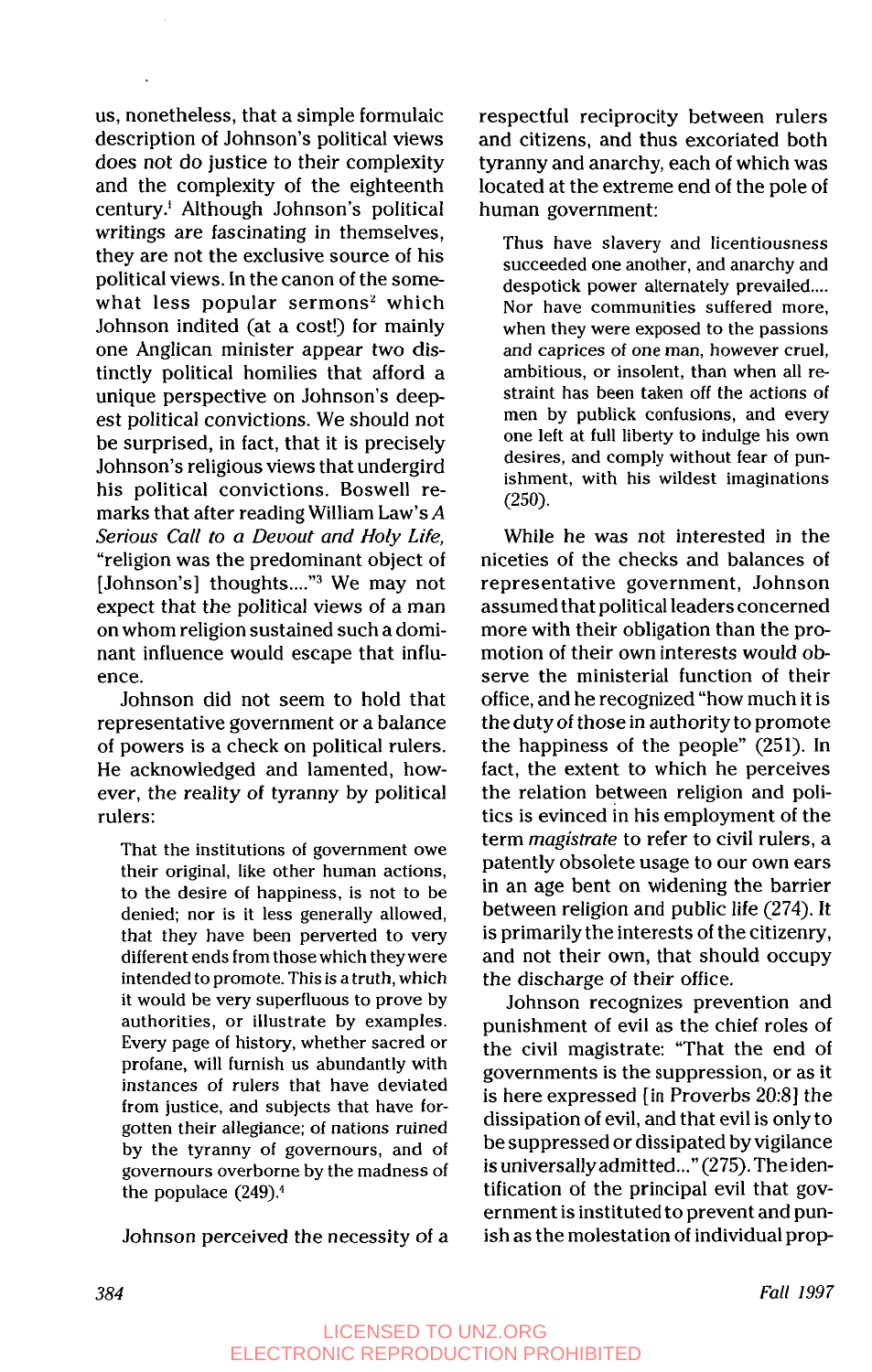erty **(252)** shows Johnson's high regard for that institution, which he links with freedom:

That established property and inviolable freedom are the greatest political felicities, no man can be supposed likely to deny. To depend on the will of another, to labour for that, of which arbitrary power can prohibit the enjoyment, is the state to which the want of reason has subjected the brute. To be happy we must know our own rights; and we must know them to be safe **(254).** 

The magistrate's "authority checks the progress of vice, and assists the advancement of virtue, restrains the violence of the oppressour, and asserts the cause of the injured" **(253).** Law is the means of implementing this ministerial authority: "No man knows any one, except himself, whom he judges fit to be set free from the coercion of laws, and to be abandoned entirely to his own choice. By this consideration have all civilized nations been induced to the enactions of penal laws, laws by which every man's danger becomes every man's safety, and by which, though all are restrained, yet all are benefitted" **(250).** A chief theme of sermon **26,** though, is that law must be equitable: if justice is to be preserved, punishments must be commensurate with crimes.

Johnson was far from holding the Rousseauan-and modern liberal-tenet that human institutions are the root of societal evil. All to the contrary, he asserted that the source of evil is the human heart. In fact, the motivation for citizens to submit themselves willingly to civil law is the awareness of human sinfulness:

*As* all government is power exerted by few upon many, it is apparent, that nations cannot be governed but by their own consent. The first duty therefore of subjects is obedience to the laws; such obedience as is the effect, not of compulsion, but of reverence, such as arises from a conviction of the instability of human virtue, and **of** the necessity of some coercive power, which may restrain the exorbitancies of passion, and check the career of natural desires **(258, 259).** 

Johnson avers, nonetheless, that the fulfillment of the role of the civil government in securing property, confirming liberty, and extending commerce is insufficient to assure individual happiness. Against the secularization of what we term nowadays "democratic capitalism," he concludes that virtue must buttress freedom: "Liberty, if not regulated by virtue, can be only license to do evil; and property, if not virtuously enjoyed, can only corrupt the possessor, and give him the power to injure others. Trade may make us rich; but riches, without goodness, cannot make us happy" (254).

He is intent, indeed, to highlight the ineptitude of civil government and positive legislation to produce a just and harmonious society apart from religion:

In political, as well as natural disorders, the great errour of those who commonly undertake, either cure or preservation, is, that they rest in second causes, without extending their search to the remote and original sources of evil. They therefore obviate the immediate evil, but leave the destructive principle to operate again; and have their work for ever to begin, like the husbandman who mows down the heads of noisome weeds, instead of pulling **up** the roots .... The only uniform and perpetual cause of publick happiness **is**  publick virtue. The effects of all other things which are considered as advantages, will be found causal and transitory **(253).** 

Positive legislation is necessary to restrain overt evil but powerless to ensure a just society:

Human laws, however honestly instituted, or however vigorously enforced, must be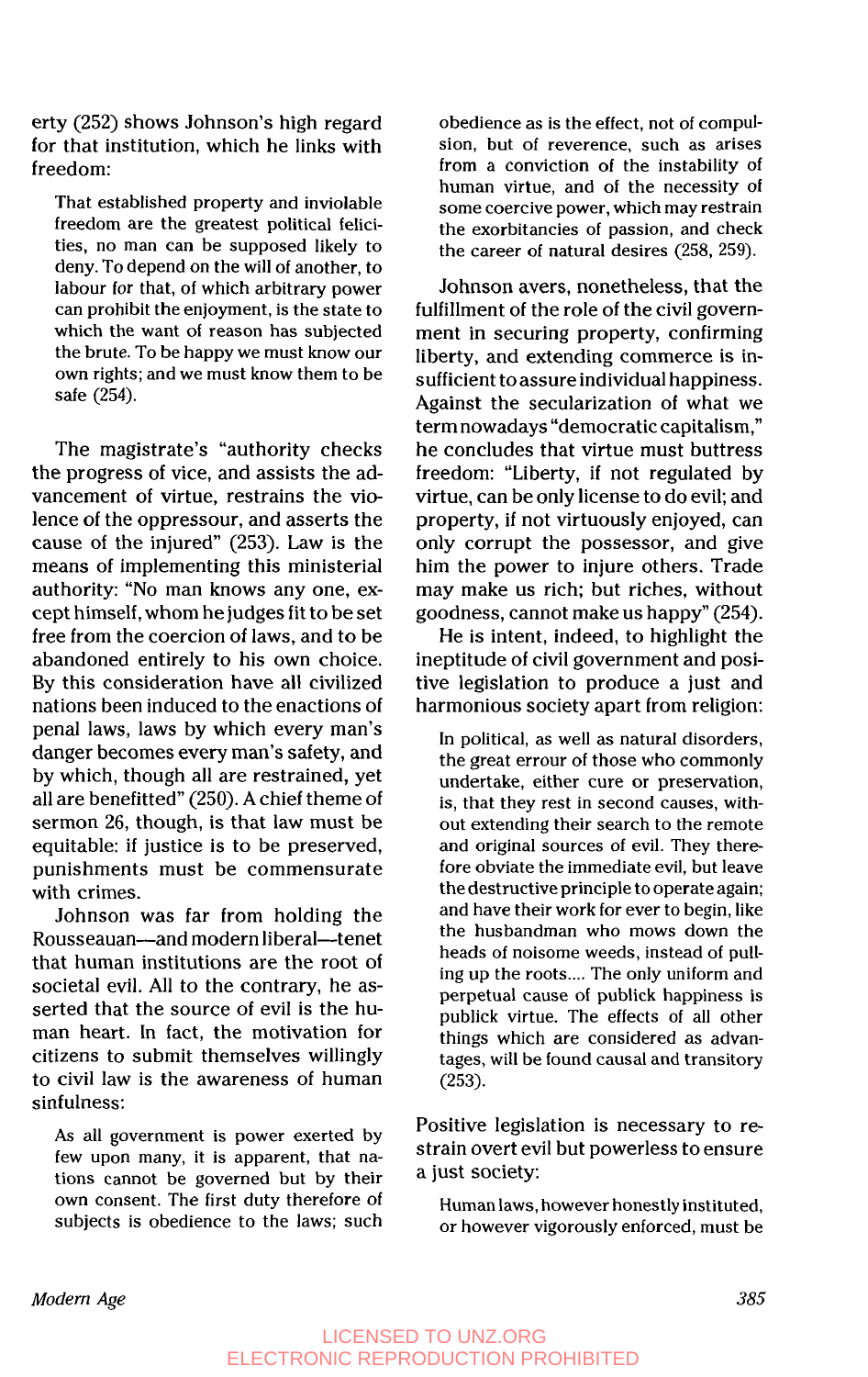limited in their effect, partly by our ignorance, and partly by our weakness. Daily experiences may convince us, that all the avenues by which injury and oppression may break in upon life, cannot be guarded by positive prohibitions. Every man sees, and every man feels, evils, which no law can punish. And not only will there always remain possibilities of guilt, which legislative foresight cannot discover, but the laws will be often violated by wicked men, whose subtlety eludes detection, and whom therefore vindictive justice cannot bring within the reaches of punishment (256).... [T]he best laws may strive in vain against radicated [deeply rooted] wickedness (258).

Positive legislation is only partially successful, for it cannot examine or alter the state of the human heart.

There is a solution to the impotence of civil government and positive legislation: "These deficiencies in civil life can be supplied only by religion" (256). Accordingly,

[Tlhe first duty of a governour is to diffuse through the community a spirit of religion, to endeavor that a sense of divine authority should prevail in all orders of men, and that the laws should be obeyed, in subordination to the universal and unchangeable edicts of the Creatour and Ruler of the world (256, 257).

Even if individual freedom and economic prosperity could engender happiness and satisfaction, Johnson demonstrates that civil government would be unfit to ensure them:

Let us, however, suppose that these external goods have power which wisdom cannot believe, and which experience never could confirm; let us suppose that riches and libertycould make us happy. It then remains to beconsidered, how riches and liberty can be secured. To this the politician has a ready answer, that they are to be secured by laws wisely formed, and vigorously executed. But, as laws can be made only by a small part of an extensive empire, and must be executed by a part yet far smaller, what shall protect us against the laws themselves? And how shall we be certain, that they shall not be made without regard to the publick good, or shall not be perverted to oppression by the ministers of justice (254, 255)?... Thus, in all human affairs, when prudence and industry have done their utmost, the work is left to be compleated by superior agency; and in the security of peace, and stability of possession, our policy must at last call for help upon religion (256).

Nonetheless, the magistrate has at his disposal means of eradicating many of the effects of evil, which foster additional evil. Johnson therefore urges the magistrate to destroy houses of vice, drunkenness, and prostitution: "Those houses are the pitfalls of our youth, from which those that are once trepaned into them rarely escape, [sic] they ought to be demolished as the dens of savages that prey upon mankind, and he that shall contribute to suppress them will have the satisfaction of breaking the most fatal snares of vice.... If the weeds are to be extirpated from the fields of society, let not our governours be satisfied with lopping the shoots, let them penetrate to idleness the root of vice, and remove the soil in which it chiefly flourishes" (284, 285).

Are the sentiments expressed in Johnson's sermons, by an admittedly prejudiced man in a prodemocratic, preindustrial, and pretechnological age, of any relevance to us moderns on the verge a new millennium? In response we may recall the comment by C. **S.** Lewis, in his introduction to a new edition of Athanasius's *The Incarnation of the Word of God:* 

Every age has its own outlook. It is specially good at seeing certain truths and specially liable to make certain mistakes. We all, therefore, need the books that will correct the characteristic mistakes of our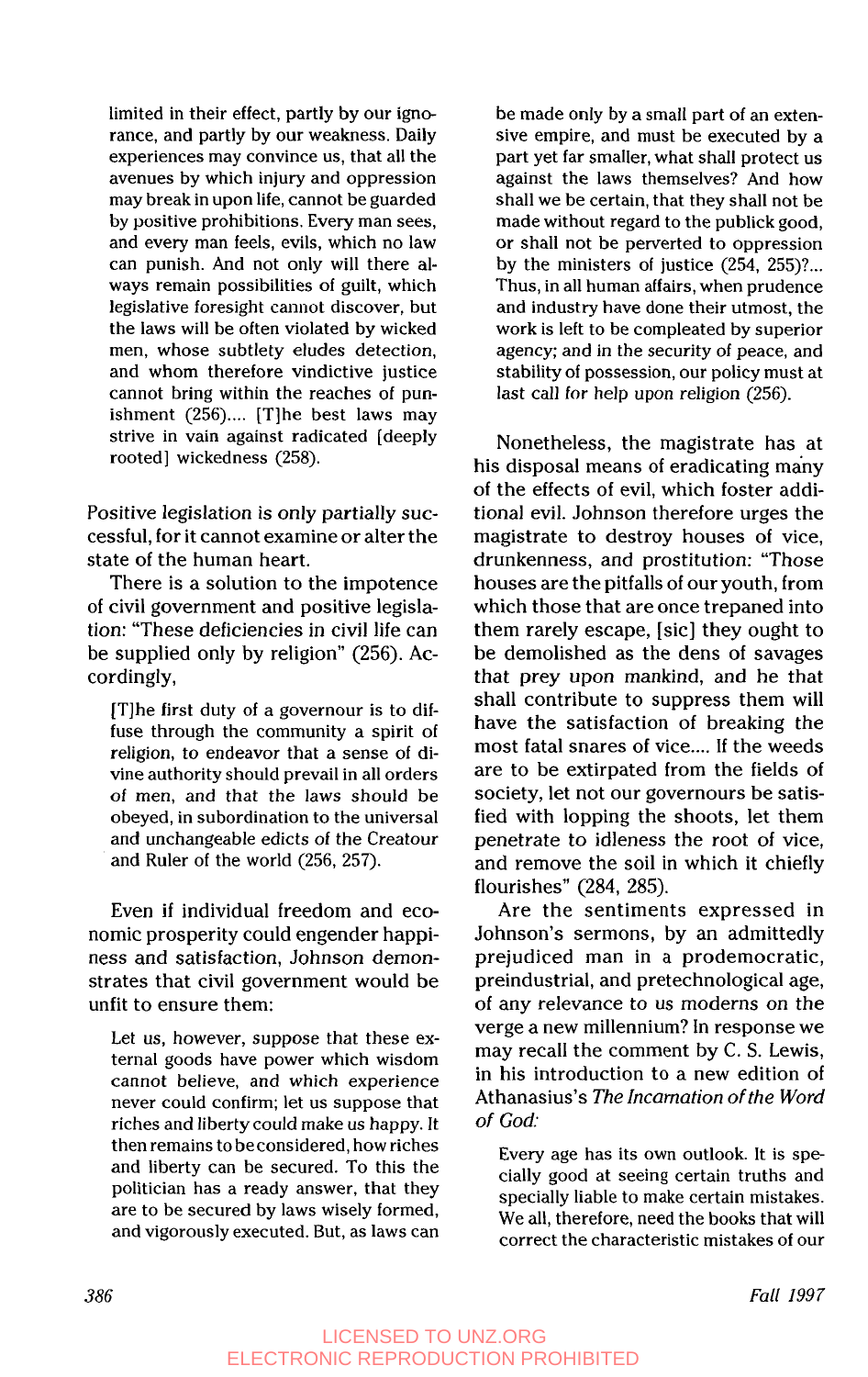own period .... Not, **of** course, that there is any magic about the past. People were no cleverer then than they are now; they made as many mistakes as we. But not the *same* mistakes. They will not flatter us in the errors we are already committing; and their own errors, being now open and palpable, will not endanger us. Two heads are better than one, not because either is infallible, but because they are unlikely to go wrong in the same direction.<sup>5</sup>

We know, indeed, the mistakes of Johnson's age (have they not been trumpeted in our hearing for nearly two cen-

turies?): religious and political oppression, social injustice, and enforced inequality. We are less inclined toacknowledge the mistakes of our own age, which Johnson would clearly have observed and to which his writings provide almost prescient witness.

For instance, Johnson knew, as many in our antinomian age do not, that unlimited individual freedom is as pernicious as unlimited governmental authority. Our democratic moderns grasp the dangers inherent in the consolidation of power in

civil government and incessantlyremind us of the tyrannies of Johnson's age as representative of that consolidation of power. They are less likely, however, to perceive the dangers posed by the consolidation of power in the hands of an unrestrained and, especially, irreligious, populace. The scourge **of** state tyranny is rivalled only by that of social anarchy, fueled by high-sounding theories of human rights unaccompanied by prudent recognition of human responsibility.

Johnson, too, saw that the deepest

problems of human society derive from the depravity of the human heart. The prime tenet of Enlightenment anthropology and consequently liberal social theory is that unjust social structures must be dismantled to eradicate human misery. Johnson held just the opposite view: it is the human condition itself that generates unjust social practices and must be tempered (it can never be eradicated) by the faithful practice of virtue springing from Christianity. **A** society without virtue is an evil society, no matter how it may conform toabstract patterns of egalitarianism and human justice.

> It follows then, according to Johnson, that civil government cannot do everything. It cannot even do the main things. It can *se*cure property against molestation. lt can protect and promote measured individual freedom. It can encourage virtue. But it cannot produce human happiness or satisfaction, both of which are effects of individual virtue. Virtue, in turn, is the province of religion, specifically orthodox Christianity. Johnson would detect in modern womb-to-tomb government an alternative religion. While Johnson con-

stantly urged charity and benevolence,<sup>6</sup> he held the individual, not the state, responsible for charitable action. Society poses many problems, but religion and the virtue it engenders, not government, must solve most of them. Government is not suited to religious ends. It can foster--but never replace-religion. Indeed, without religion, it cannot be successful. **A** religious void, moreover, threatens government itself, for religion is the safeguard against unjust and tyrannical laws. Far from the contempo-



## LICENSED TO UNZ.ORG ELECTRONIC REPRODUCTION PROHIBITED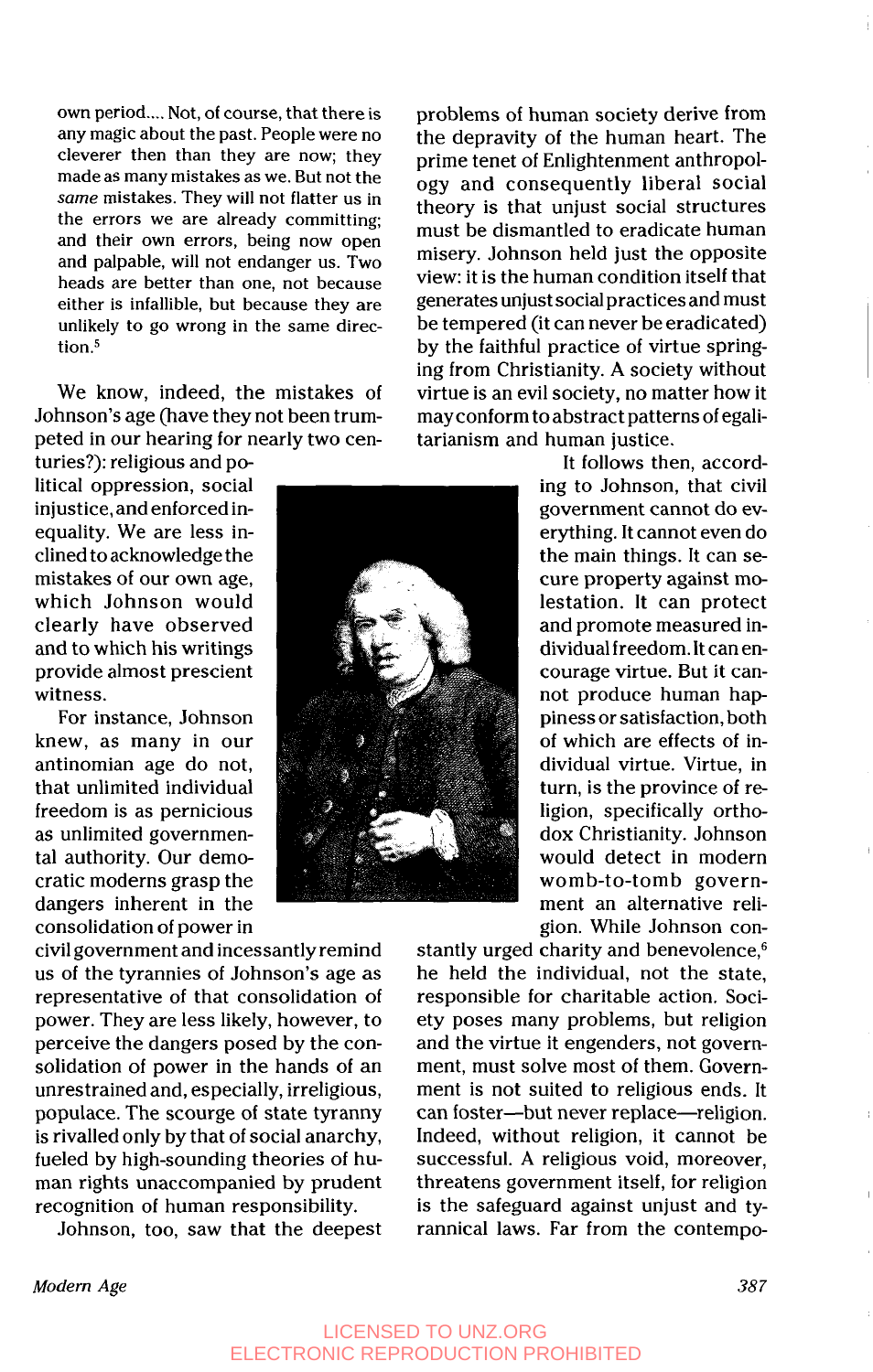rary sentiment that religion exists as functional to government and society, Johnson believed that society and government cannot exist without religion.

Johnson urges that it is in the interests of civil government to encourage ordered religious practice. Devotees of modern democracy would not eagerly hear this suggestion. The wall separating church and state-by which they increasingly mean separating the state from religion-is today inviolate. It has perhaps not occurred to them that there may be a connection between the most acute problems of modern society they lament and their refusal to accord religion a place in public life. Johnson was less naïve. He held it was in the interests of government to foster religion, and as agood Church of England man supported the state church. To those who object that state religion is an imposition on individual freedom, Johnson replies that the effects of a disestablishment of religion are more baneful than those of a limitation of individual freedom.

Johnson knew that while government cannot produce happiness, it can prevent evil. Therefore he saw it in the interest of the state to uproot obvious moral blights. This today means today pornography and other public vice. Johnson (and no doubt the framers of our own Constitution) would find not merely crass but also pernicious the modern interpretation of the First Amendment to protect pornography and blasphemy. Contrarily, Johnson would encourage the suppression of both, since they rip at the very fabric of a virtuous society. The magistrate should indeed secure freedom, but not free actions that will eventually undermine society.

This vision of politics undergirded by religion is anathema, of course, to secular moderns, both liberal and libertarian, the former of whose political goal is absolute egalitarian justice and the latter of whose political ideal is maximum individual freedom. Both cannot conceive what Johnson saw so clearly-all the equality and freedom in the world are for naught if they are shorn of virtue, which is spawned by religion.

For Johnson, impiety is the most dangerous social crime of all.

**<sup>1.</sup>** Donald J. Greene, "Introduction," in Samuel Johnson, The Yale Edition of the Works of Samuel Johnson, ed., Donald J. Greene, Vol. 10, Political Writings (New Haven, 1979, xiii-xxxv. **2.** For discussion and evaluation of Johnson's sermons, see James Gray, Johnson's Sermons: A Study (Oxford, 1972); J. H. Hagstrum, "The Sermons of Samuel Johnson,"Modem Philology, February, 1943,255-266; Thomas George Kass, "Samuel Johnson's Sermons: Consolations for the Vacuity of Life," Ph. D. dissertation, Lovola University of Chicago, 1988; Jordan P. Richrnan, "The Political Sermons of Johnson and Swift," New Rambler, 110:27-41; Peter Andrew Sandlin, "The Soteriology of Samuel Johnson," M. **A.**  dissertation, University of South Africa, 1993; Will-

iam R. Siebenschuh, "On the Locus of Faith in Johnson's Sermons,"Studies in Burke and *His* Time, Spring, 1976, 103-117. **3.** James Boswell, Life of Samuel Johnson, LL.D. (Chicago, 1952), 14.4. Samuel Johnson, The Yale Edition of the Works of Samuel Johnson, ed., Jean Hagstrum and James Gray, Vol. xiv, Sermons (New Haven, 1978). Page numbers for all citations from or references to the sermons appear in the text in parenthesis at the conclusion of the citation or reference. *5.* C. S. Lewis, God in the Dock: Essays on Theology and Ethics (Grand Rapids, 1970), 202. Emphasis in original. **6.** See Maurice Quinlan, Samuel Johnson: A Layman's Religion (Madison, 1964), 101 ff.